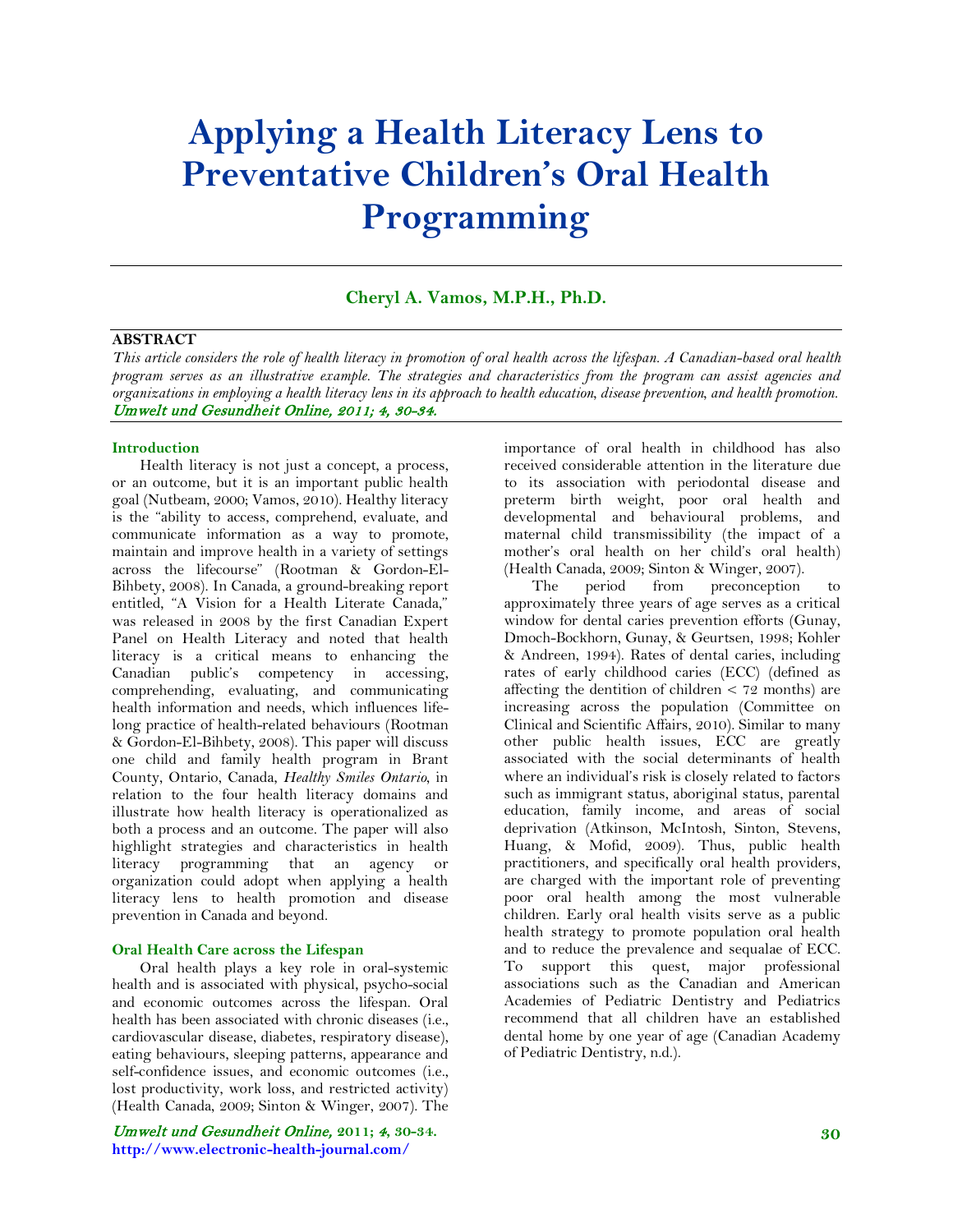### **Healthy Smiles Ontario in Brant County, Ontario**

Healthy Smiles Ontario (HSO), a provincial program in Ontario, Canada funded by the Ministry of Health and Long-Term Care, provides oral health (preventative and early treatment) services to children age 17 years and younger among eligible families (Ministry of Health and Long-Term Care, 2008). This program addresses the need and importance of providing oral health care to lowincome children and is one component of the larger Ontario Poverty Reduction Strategy.

The goal of the HSO program implemented by the Brant County Health Unit (BCHU) in Brant County, Ontario is to improve oral health and overall well-being among children and families age 0 to 17 years. The long-term objectives include the following: to decrease the incidence of caries; to decrease morbidity associated with untreated caries; to decrease social and economic costs associated with caries; and to decrease oral health inequities. Populations targeted throughout the above activities are illustrated in Figure 1.

To address these goals and objectives, the BCHU is employing multi-level strategies based on primary, secondary, and tertiary prevention activities. Such activities include, but are not limited to health promotion (provision of information, materials and resources and skill building to increase knowledge, attitudes, and behaviours); outreach, marketing and referral pathways to identify and navigate high-risk populations into the program; and the provision of oral health screenings, risk assessments, and preventative treatments (i.e. fluoride varnish). Several activities implemented are unique to the HSO Program in Brant County where other activities are part of the ongoing efforts by the Dental Program at the BCHU such as school dental screenings and health education and referrals. The HSO Program at the BCHU is implemented in various community-based settings and in coordination with other internal programming efforts such as the Healthy Babies Healthy Children program, which provides information, screening/assessments, support and case management to women and families in the pre- and post-partum periods. Community stakeholders include dental offices, schools, library, youth mental health center, women's shelter for domestic violence, and the food bank.

### **Health Literacy and the HSO Program in Brant County**

Healthy literacy can include: one's access to information, resources and services (*access*); one's understanding of the health issues and/or diseases and the factors that influence issues/diseases, including how to perform health-promoting behaviours (*comprehend*); one's ability to critically analyze information as it relates to their particular context and circumstance (*evaluate*); and one's ability to discuss and advocate information acquired in order to facilitate health-promoting behaviours (*communicate*).

Table 1 presents select HSO process and outcome objectives and categorizes them across the four health literacy domains to illustrate how literacy is operationalized in Brant County as both a process and an outcome.

#### **Discussion**

The HSO Program in Brant County presents an example where health literacy can be viewed as a concept, a process, and an outcome. For instance, key activities address the health literacy domains of access, comprehend, evaluate and communicate and facilitate the exposure of information, knowledge and skills to key program stakeholders. Moreover, this program demonstrates that key program stakeholders, such as oral health providers, can act as both an agent and a recipient of health literacy. For example, professional development activities are implemented to assist oral health providers in having the knowledge, attitudes, and skills necessary to provide preventative oral health care to children, particularly, very young children (i.e. children less than three years of age). In addition, activities are implemented to assist oral health providers in transferring such knowledge to parents/caregivers, such as communicating the importance of oral health among children and the corresponding preventative behaviours appropriate given a particular child's developmental stage and oral health status.

The HSO Program in Brant County employs a comprehensive population health approach through multiple strategies aimed at the individual, family, and community. Activities are implemented using various delivery channels to multiple settings and environments to maximize the reach and uptake of information and services among target populations. To address oral health inequities within the community, interventions are focused on neighbourhoods where oral health is poorest and target priority populations who are known to have high levels of oral health needs but whom seldom access preventive oral health care. This program also recognizes the determinants of health literacy (i.e. low education levels, low employment levels, low income levels, etc.) and characteristics of individuals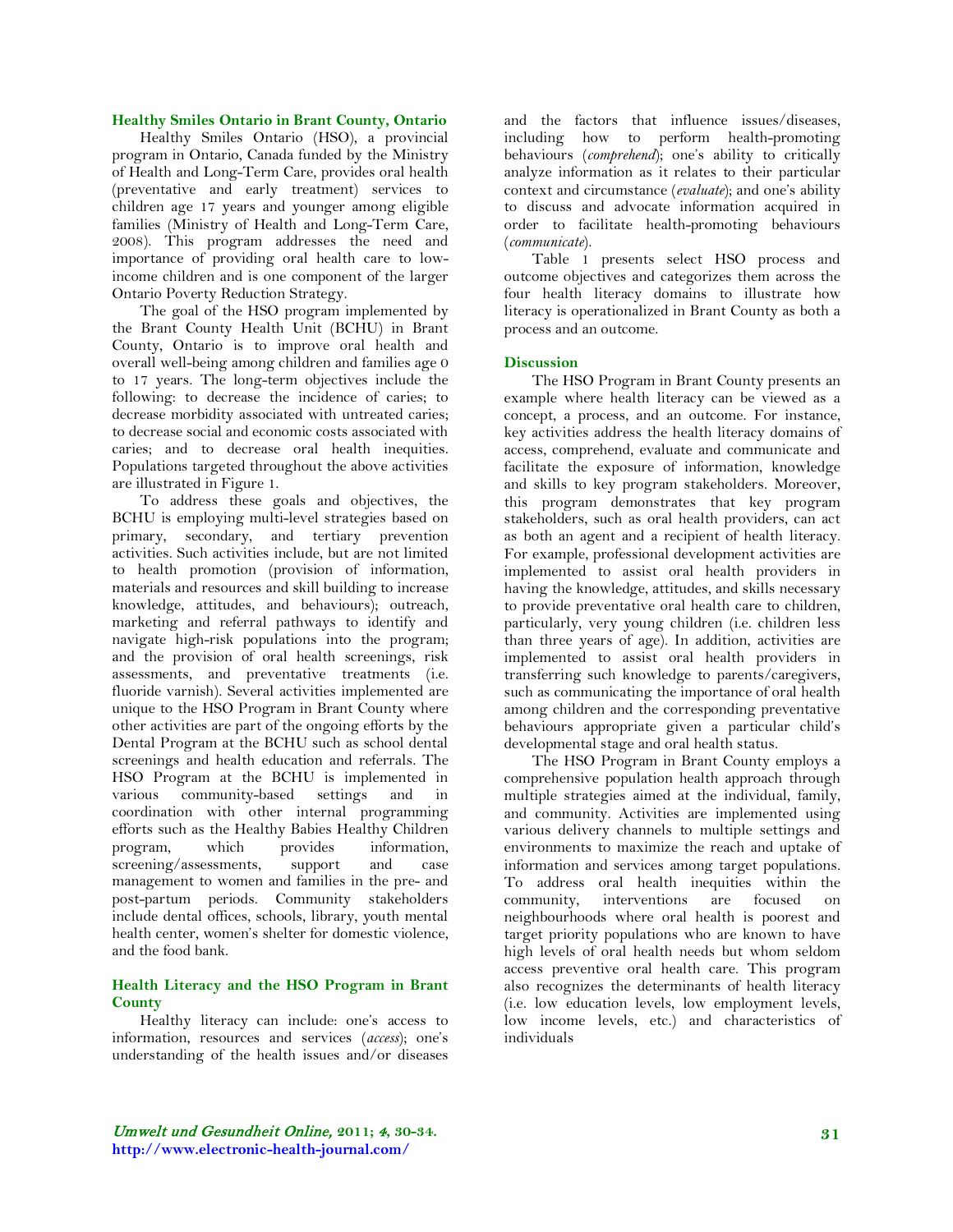**Figure 1. Target and Priority Populations in the Healthy Smiles Ontario Program, Brant County, Ontario**

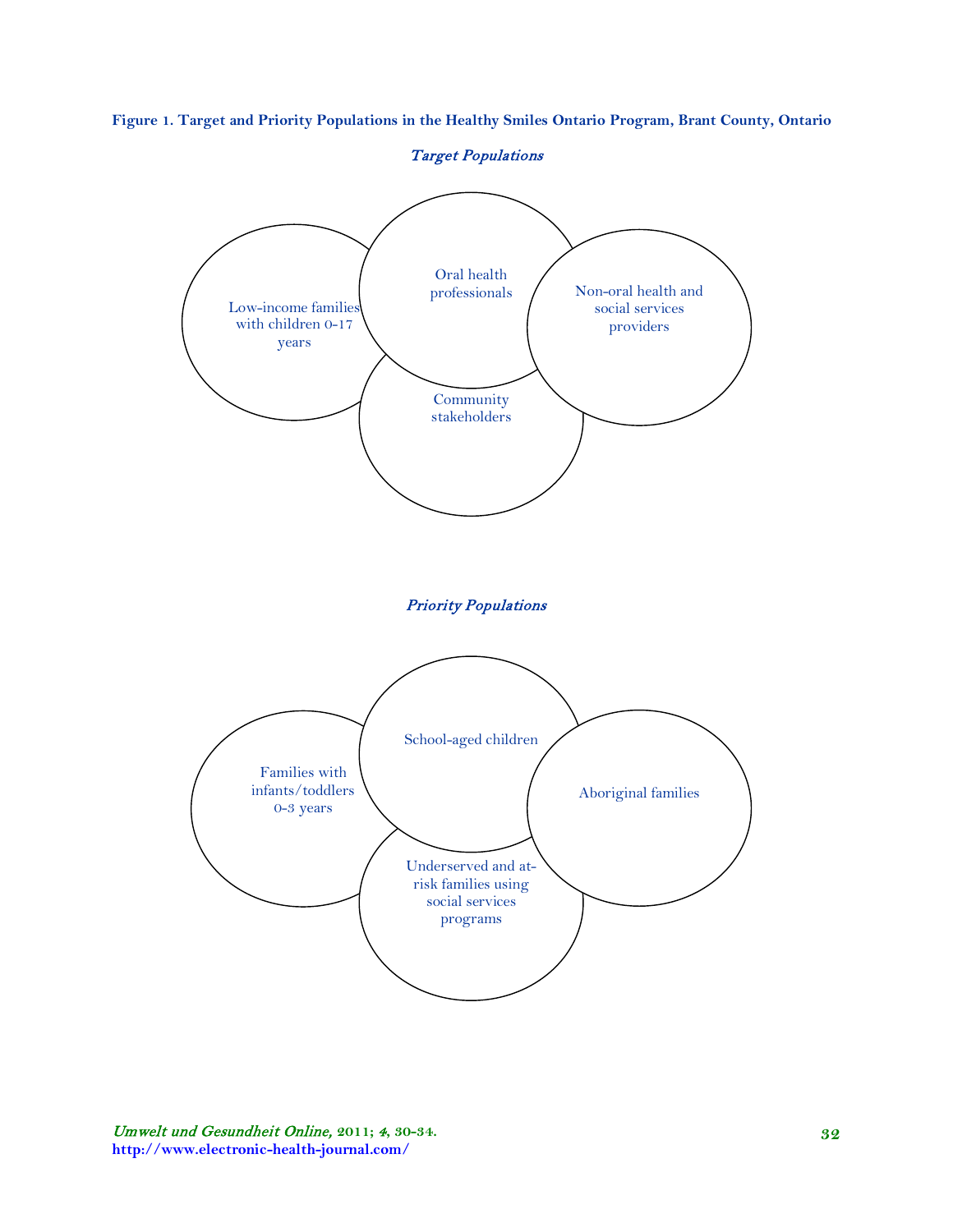| <b>HSO</b>                        | <b>Health Literacy Domain</b>            |                                              |                                                 |                                            |
|-----------------------------------|------------------------------------------|----------------------------------------------|-------------------------------------------------|--------------------------------------------|
| Program                           | <b>Access</b>                            | <b>Comprehend</b>                            | <b>Evaluate</b>                                 | Communicate                                |
| <b>Strategy</b> in                |                                          |                                              |                                                 |                                            |
| <b>Brant</b>                      |                                          |                                              |                                                 |                                            |
| County,                           |                                          |                                              |                                                 |                                            |
| <b>Ontario</b>                    |                                          |                                              |                                                 |                                            |
| <b>Health</b><br><b>Promotion</b> | Increase access to<br>oral health        | Increase                                     | Increase                                        | Increase                                   |
|                                   | information,                             | understanding<br>regarding the               | parents'/caregivers'<br>ability to evaluate the | parents'/caregivers'<br>ability to         |
|                                   | resources, and                           | importance of oral                           | extent to which oral                            | communicate with                           |
|                                   | supplies to low-                         | health among                                 | health information                              | their children and                         |
|                                   | income                                   | children, the role it                        | and                                             | implement positive                         |
|                                   | parents/caregivers                       | plays in overall health                      | recommendations                                 | behaviours that affect                     |
|                                   |                                          | and well-being, and                          | apply to their                                  | oral health and their                      |
|                                   |                                          | the specific                                 | children and whether                            | ability to                                 |
|                                   |                                          | positive/negative                            | they should contact                             | communicate with                           |
|                                   |                                          | behaviours that                              | the program                                     | dental providers and                       |
|                                   |                                          | influence young<br>children's (0-3 yrs)      |                                                 | request an oral<br>health visit            |
|                                   |                                          | oral health patterns                         |                                                 |                                            |
| Outreach &                        | Increase access to                       | Increase awareness                           | Increase                                        | Increase the number                        |
| <b>Marketing</b>                  | the HSO program                          | and understanding of                         | understanding                                   | of eligible                                |
|                                   | among low income                         | the program,                                 | regarding how                                   | parents/caregivers                         |
|                                   | families through                         | including eligibility                        | participants hear                               | who contact and                            |
|                                   | tailored and                             | requirements and                             | about the program                               | request information                        |
|                                   | targeted marketing<br>and outreach       | benefits                                     | and modify outreach<br>and marketing            | regarding program<br>enrollment            |
|                                   | activities                               |                                              | activities as needed                            |                                            |
| Professional                      | Increase access to                       | Increase                                     | Increase oral health                            | Increase oral health                       |
| <b>Development</b>                | oral health                              | understanding                                | providers' ability to                           | providers' ability to                      |
|                                   | information,                             | regarding the specific                       | evaluate the extent to                          | communicate the                            |
|                                   | resources, and tools                     | positive/negative                            | which key oral health                           | importance and need                        |
|                                   | among oral health                        | behaviours that                              | messages and                                    | for oral health care                       |
|                                   | and other health and<br>social service   | influence young                              | behaviours apply to                             | with                                       |
|                                   | providers                                | children's (0-3 yrs)<br>oral health patterns | individual patients<br>and their ability to     | parents/caregivers<br>and multi-           |
| <b>Clinical</b>                   | Increase access to                       | and the required                             | evaluate their                                  | disciplinary                               |
| <b>Service</b>                    | oral health care                         | professional                                 | patients oral health                            | colleagues                                 |
| <b>Delivery</b>                   |                                          | behaviours and skills                        | history and current                             |                                            |
|                                   |                                          | that should be                               | habits to guide                                 |                                            |
|                                   |                                          | performed                                    | educational and                                 |                                            |
|                                   |                                          |                                              | counseling messages                             |                                            |
| <b>Community</b>                  | Increase access to                       | Increase awareness                           | <b>Increase Brant</b><br>County Health Unit's   | Increase the Brant<br>County Health Unit's |
| <b>Engagement</b>                 | community-tailored<br>and accepted       | and understanding of<br>the program among    | ability to evaluate                             | ability to                                 |
|                                   | services; Increase                       | community                                    | how best to engage,                             | communicate to all                         |
|                                   | access and support                       | stakeholders and                             | meet the needs and                              | stakeholders the                           |
|                                   | linkages between                         | understand                                   | delivery community-                             | importance of oral                         |
|                                   | health and social                        | community's needs                            | tailored services                               | health among                               |
|                                   | service programs;                        | and perspectives in                          |                                                 | children and                               |
|                                   | Increase community                       | order to develop                             |                                                 | advocate for positive                      |
|                                   | capacity for policy,                     | effective                                    |                                                 | changes at all levels                      |
|                                   | advocacy and service<br>delivery efforts | programming                                  |                                                 | of the system                              |

# **Table 1. Select Process and Outcome Objectives of the HSO Program across the Health Literacy Domains**